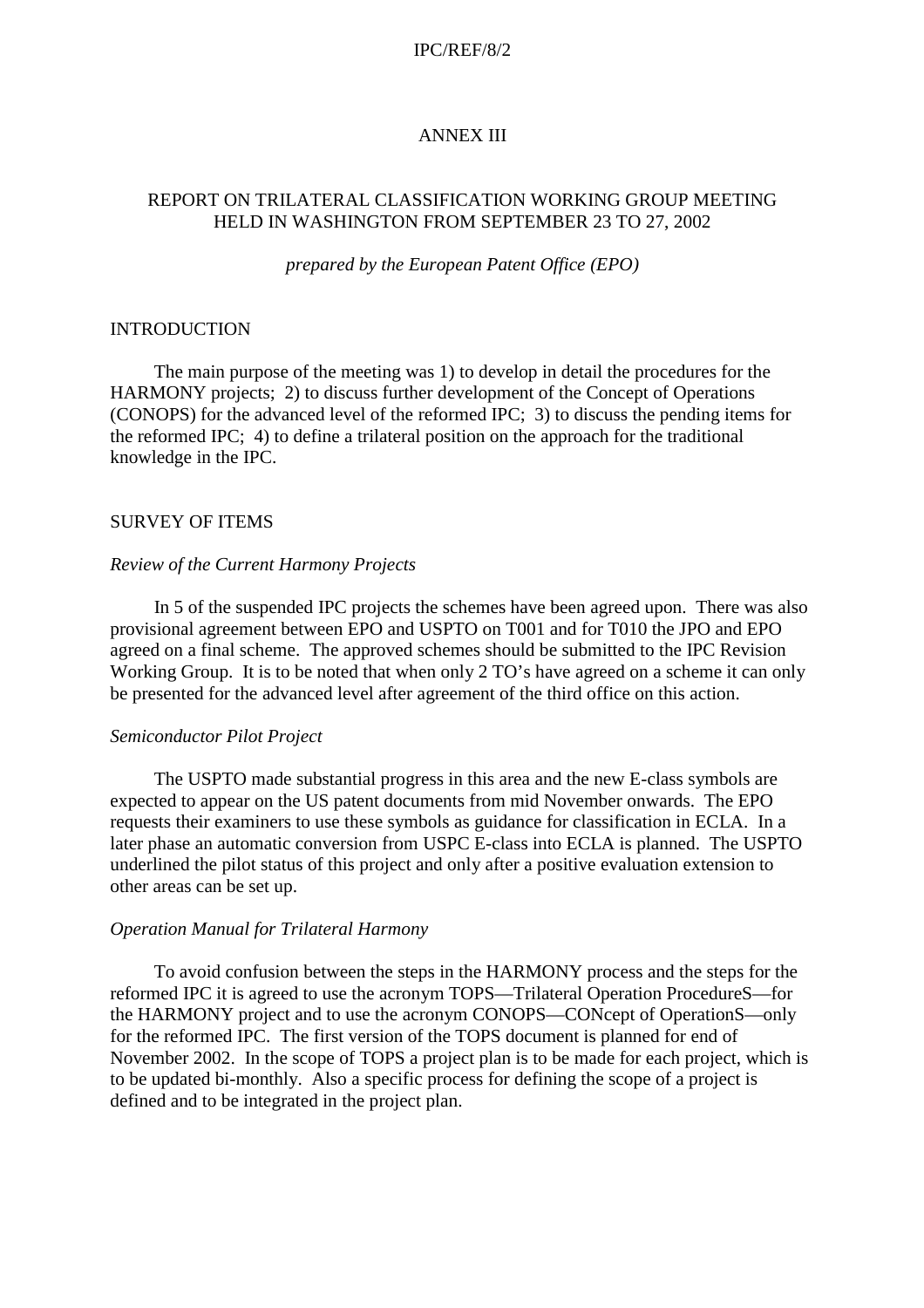## IPC/REF/8/2 Annex III, page 2

The distribution of work is based on the family relationship in DOC d.b. In practice all US Basic documents of a family are to be reclassified by the USPTO and all other "Basics" by the EPO. The JPO treats all families having a JP document but no "Basic" document as mentioned above.

To facilitate the scheme development the exchange of examiners, which is already very successful between the JPO and EPO now is also to be extended to EPO and USPTO, if possible.

Testing of the schemes is based on a maximum of 10% of the documents but in principle only with families having an EP, JP and US member.

The result of the reclassification work is to be implemented in the local schemes (ECLA FI and USPC).

It is agreed to maintain approximately 20 ongoing harmony-type revision projects active at all times, i.e. when some projects are finished, new ones can be started.

A Trilateral Harmony Project e-forum work area is to be set up on the WIPO website in the coming weeks.

## *IPC Revision Procedures*

The general procedure for the core and advanced level revision projects has already been approved. Also the main issues on the functioning of the MCD for the advanced level are already decided. The IB felt that at least a global document summarising the decisions taken as well the still outstanding items should be made available for the November meeting of the ad hoc IPC Reform Working Group. The EPO will prepare such a document, which reflects also the agreed procedures for the CONOPS.

The EPO presented 2 particular situations for consideration:

In the first case a classification is to be replaced as result of a reclassification activity but is not present for one of the family members. The TO's advise to add the new classification symbol and to generate a message to the office for which the deletion on the document could not be carried out.

In the second case an Office is selected to carry out a reclassification on basis of the selection rules for the family but the document of this Office does not have the classification symbol to be modified. For reasons of simplicity for the MCD, the TO's advise to keep the selected office for doing the reclassification activity and to request the generation of a delete and addition for the reclassification of the other family members.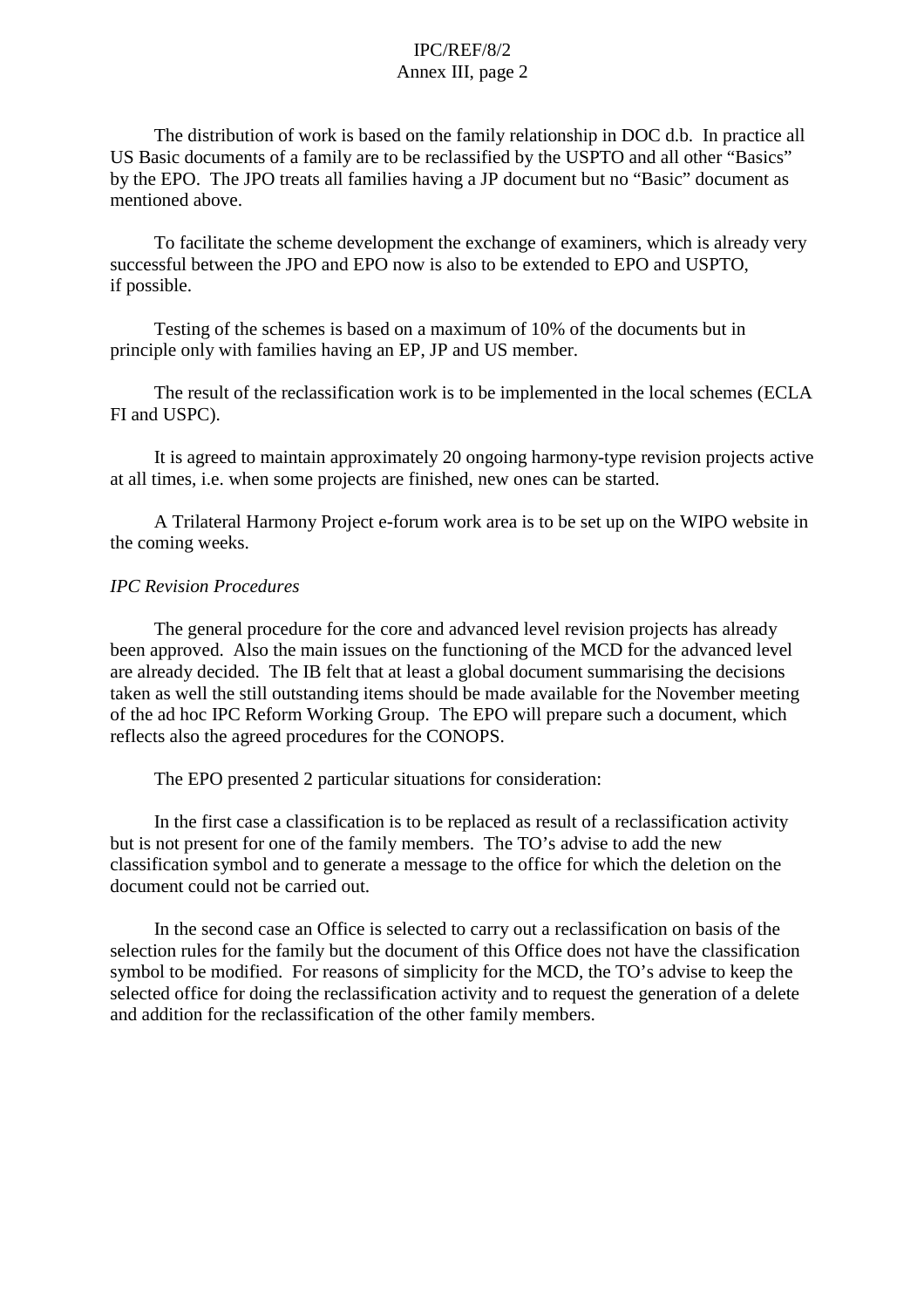# IPC/REF/8/2 Annex III, page 3

### *Trilateral Policy Where the Local Systems are not Used as a Search Tool*

The TO's realise that there are areas in their local classification systems (in addition to the IPC) where additional reclassification work will not bring added value to searching in view of alternative existing search tools (e.g. chemical abstracts). The TO's agree to identify these areas in their own national search systems and to share this information. It is not necessary to refine classifications in areas where examiners do not use the classification as a search tool.

### *Standardisation of Notes in the IPC*

Standardised wording should be adopted for each category of Notes for multiple classification wherever possible. Notes that indicate obligatory classification should appear in the scheme. Notes should not contradict the general principles of classification.

### *Coverage of General, Application and Residual Places in the IPC*

Scope issues involving general application and residual places should be discussed during the revision of the Guide.

### *Appropriate Contents of the Core and Advanced Level in Areas with a Last Place Rule*

The EPO as well as the IB reported on their findings to bring all classifications indented under the same parent classification in the same level of the IPC. The EPO found that for C07 and C08 as general rule the core level should not go beyond the main group level although a few main groups could be further subdivided. IB found that the application of the majority principle did not change the relative size of the core and advanced level.

### *Residual Places in the IPC (Alternative X-Notations)*

It is proposed to create residual main groups in each subclass where appropriate. These residual groups should be monitored closely to identify areas where there is a need for reclassification or a misuse.

### *Where to Classify*

The three rules for determining where to classify are to be described in the Guide namely the Best-Fit Selection Rule, the Last-Place Priority Rule and the Top-to-bottom Priority Rule. The last two rules must follow the principle of inclusiveness to function properly. The Top-to-bottom Priority Rule is tested as part of the Harmony projects and will be attempted to be used in all Harmony and IPC projects except when it is proven to be ineffective for a particular technology.